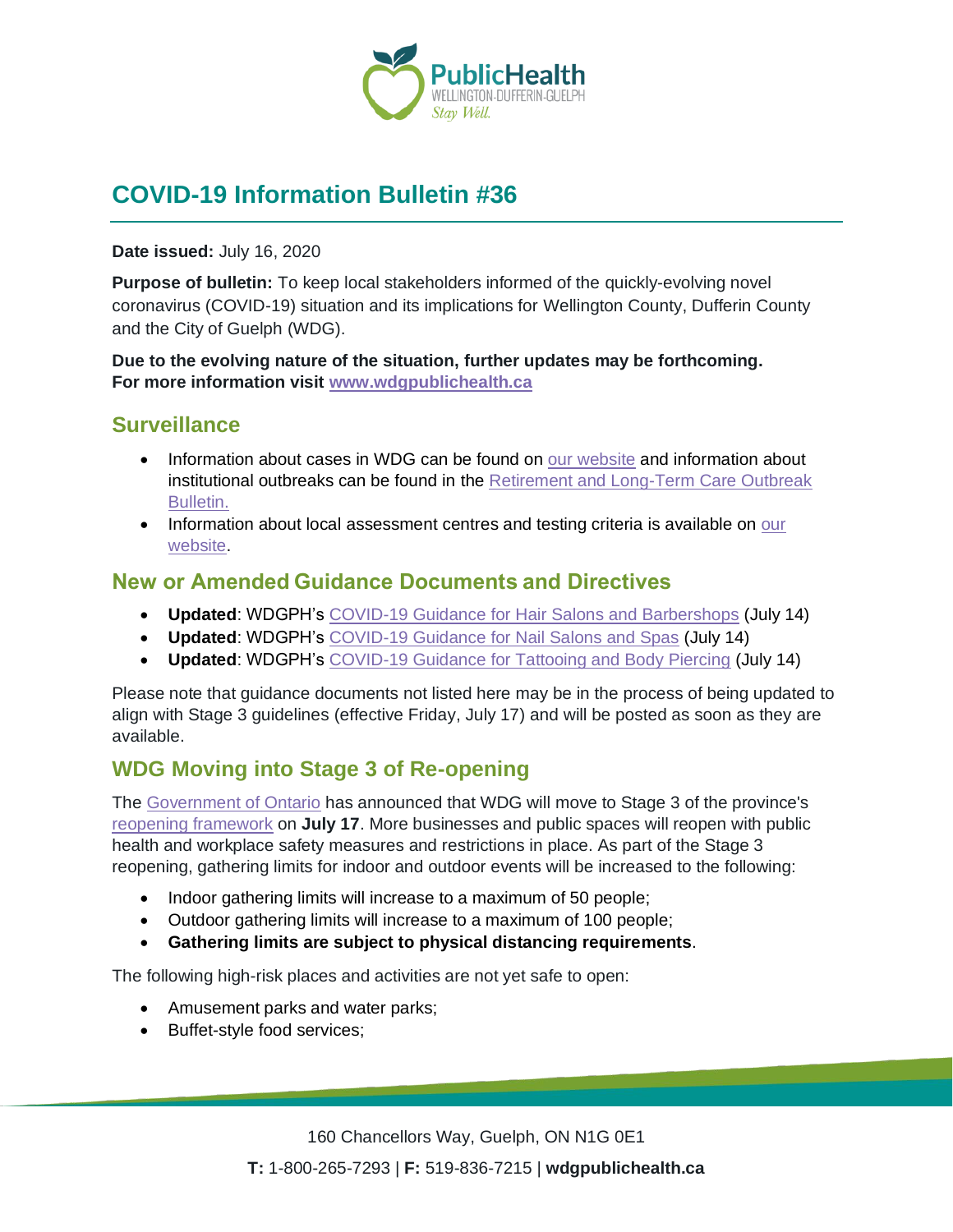

- Dancing at restaurants and bars, other than by performers hired by the establishment following specific requirements;
- Overnight stays at camps for children;
- Private karaoke rooms;
- Prolonged or deliberate contact while playing sports;
- Saunas, steam rooms, bath houses and oxygen bars;
- Table games at casinos and gaming establishments.

For more information on [Ontario Regulation 364/20 and the rules for areas in Stage 3](https://www.ontario.ca/laws/regulation/r20364) as well as the public health guidance necessary to keep people safe, visit [Ontario.ca/reopen.](http://www.ontario.ca/reopen)

### **Ontario Extends Emergency Orders**

The [Government of Ontario](https://news.ontario.ca/opo/en/2020/07/ontario-extends-emergency-orders-2.html) has extended all emergency orders currently in force that were made under s.7.0.2 (4) of the *Emergency Management and Civil Protection Act* until **July 29, 2020**. Please be aware that there is the potential for the Ontario government to extend the orders past this date, if deemed necessary. Emergency orders include those allowing frontline care providers to redeploy staff to long-term care and retirement homes and other congregate care settings as well as enabling public health units to redeploy or hire staff to support case management and contact tracing.

#### **Announcements and Changes to Services**

- On July 15, the [Government of Ontario](https://news.ontario.ca/opo/en/2020/07/ontario-accelerating-the-development-of-long-term-care-homes.html) announced a redesigned funding model that will lead to the building of additional, modern long-term care homes providing seniors with the quality care they deserve.
- On July 14, the [Government of Ontario](https://news.ontario.ca/opo/en/2020/07/province-supports-development-of-made-in-ontario-n95-respirators.html) announced that it is providing Cambridge-based Eclipse Innovations Inc. with \$1,408,475 from the Ontario Together Fund to scale up its operations to manufacture made-in-Ontario N95 masks.

### *Ongoing COVID-19 Action*

### **COVID-19 Testing**

Please go to an [Assessment Centre](https://wdgpublichealth.ca/your-health/covid-19-information-public/assessment-centres-wdg) to get tested. Public Health **DOES NOT** provide testing. No referral is needed. **Bring your health card to the assessment centre** (if you have one). It is OK if it is expired. Presenting your health card allows you to:

- Check your test results online. Public Health only calls those who test positive.
- Be treated or prescribed medication for other respiratory conditions if needed and if this option is available at your assessment centre.
- Move through the testing process faster.

Further instruction will be provided by the clinician at the assessment centre based on individual assessment. Be prepared for increased wait times at the assessment centres.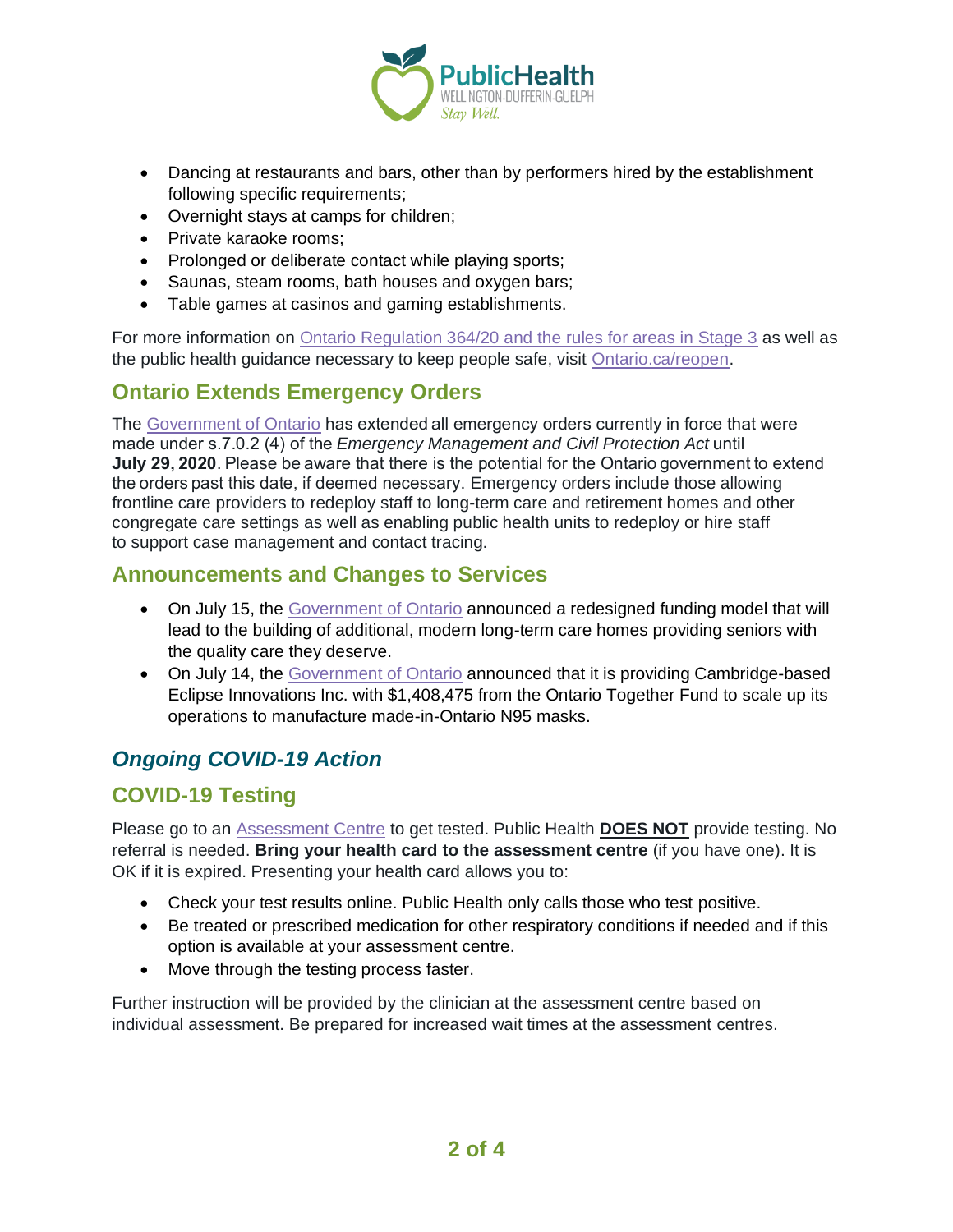

## **Face Coverings Required for Commercial Businesses in WDG**

Dr. Nicola Mercer, Medical Officer of Health, has issued an order under Section 22 of the *Health Protection and Promotion Act*.

What this means:

• A face covering is required for any customer, patron, employee or visitor when entering and while on the premises of any commercial establishment in the WDG region. The order will be in effect until rescinded.

For more details on the order and frequently asked questions, [visit our website](https://www.wdgpublichealth.ca/your-health/covid-19-information-public/face-coverings-class-order-and-faqs) or contact our call centre at 519-822-2715 ext. 4020.

Individuals who may be exempted from this Order:

- Children under the age of two years.
- Children under the age of five years (either chronologically or developmentally) who refuse to wear a face covering and cannot be persuaded to do so by their caregiver.
- People whose ability to breathe is in any way inhibited by the face covering.
- People that have any other medical reason they cannot wear a face covering safely, such as, but not limited to, respiratory disease, cognitive difficulties or difficulties in hearing or processing information.

Learn more about the [wear and care of face coverings.](https://www.wdgpublichealth.ca/your-health/covid-19-information-public/face-coverings-class-order-and-faqs/wear-and-care-face)



### **Guidelines for Reopening**

Don't forget to check out the ever-evolving updates about reopening on our website.

Quick Links:

- [General Workplaces and Businesses](https://www.wdgpublichealth.ca/your-health/covid-19-information-workplaces-and-living-spaces/workplaces-and-businesses)
- [Food Premises and Events](https://wdgpublichealth.ca/your-health/covid-19-information-workplaces-and-living-spaces/food-premises-and-events)
- [Child Care Providers](https://www.wdgpublichealth.ca/your-health/covid-19-information-workplaces-and-living-spaces/child-care-providers)
- [Summer Day Camps](https://www.wdgpublichealth.ca/your-health/covid-19-information-workplaces-and-living-spaces/summer-day-camp-providers)
- Personal [Service Settings](https://www.wdgpublichealth.ca/your-health/covid-19-information-workplaces-and-living-spaces/personal-service-settings)
- [Recreational Water Facilities](https://www.wdgpublichealth.ca/your-health/covid-19-information-workplaces-and-living-spaces/recreational-water-facilities)
- [Water Quality for Reopening Buildings](https://wdgpublichealth.ca/your-health/covid-19-information-workplaces-and-living-spaces/water-quality-reopening-buildings)
- [Sport and Recreation Settings](https://wdgpublichealth.ca/your-health/covid-19-information-workplaces-and-living-spaces/sport-and-recreation-settings)